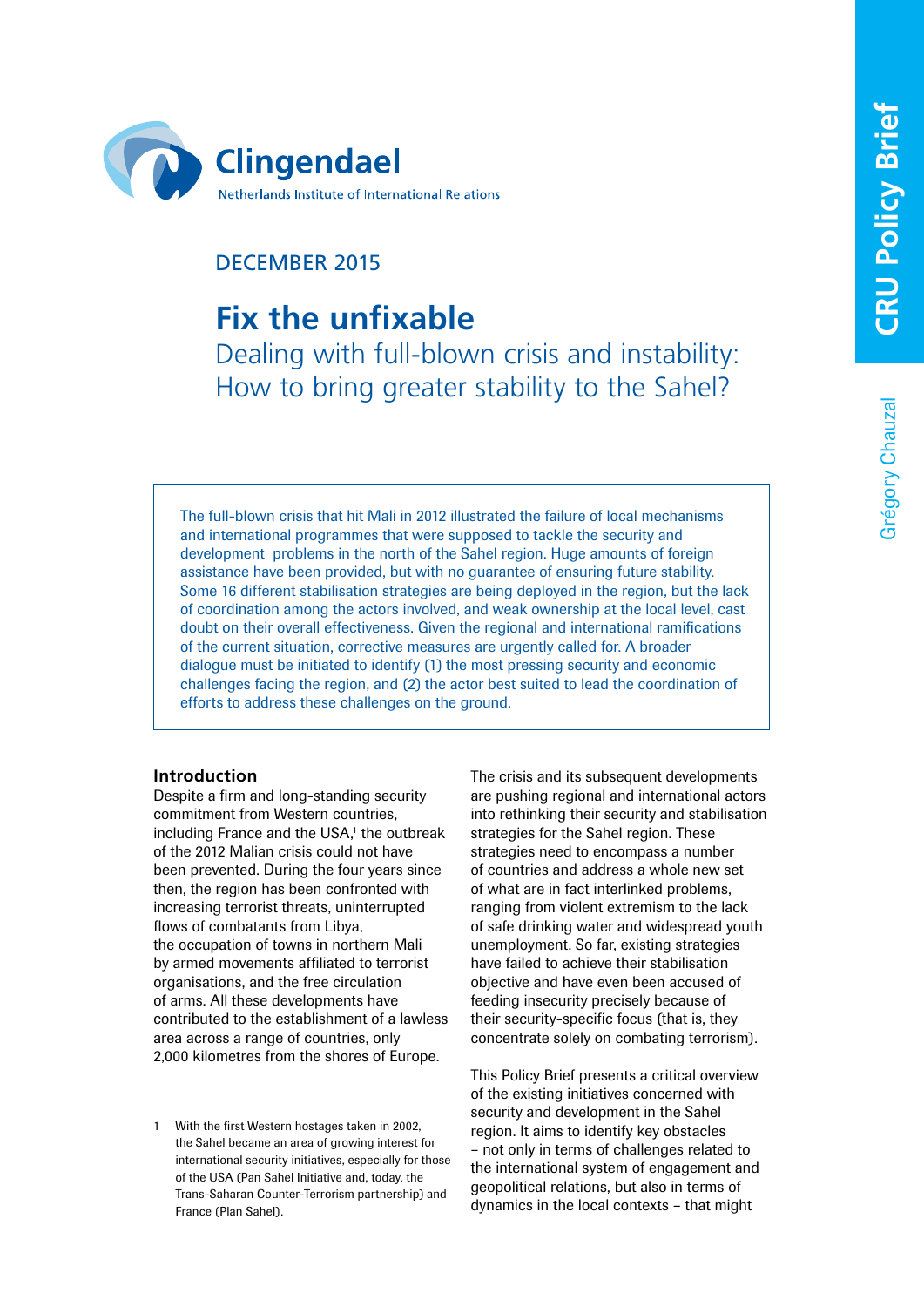have prevented the current strategies from being fully implemented and achieving positive results, and to suggest how current international support strategies could be remodelled to make them more effective.

# **1. Local obstacles to enhancing development and security in the Sahel region**

Implementation of development and security programmes in the Sahel region is held back by a variety of problems. Some of these arise from inadequate dialogue and coordination among international actors and between these international actors and their regional and local partners. However, there are many obstacles at the local level that are not directly under the control of international actors, but that affect the extent to which programmes can be fully implemented and achieve positive results. These obstacles therefore should be taken into account when a security and stabilisation strategy for the region is being drawn up.

#### **Lack of political consensus, and weak political institutions**

The fragile – or even non-existent – consensus among local actors (that is, within political society or between political and civil societies) means the political foundation on which international actors have to position their assistance is very weak. It also means that many doubts colour the issue of local support for international action. In Mauritania, for example, government bodies are very reluctant, for nationalistic reasons, to appear to be working hand in hand with the international community in the fight against terrorism and in the implementation of development projects. In Mali, this reluctance has had more serious consequences since some officials of Amadou Toumani Touré's regime (in power from 2002 to the military coup in March 2012) secretly cooperated with the armed groups. When Bamako decided to 'collude' with the northern al-Qaeda in the Islamic Maghreb (AQIM) combatants in order to prevent attacks or retaliation on Malian soil, this had the effect of severely damaging the effectiveness of existing donor-aided

programmes and security actions taken to counter the spread of the terrorism threat to the whole country and beyond. As a result, Mali isolated itself from other countries in the region (especially Mauritania and Niger) that cooperated more willingly with international donors.

More generally, local mechanisms for promoting political dialogue or for effectively preventing political or security breakdown are too weak to be regarded as a real safeguard for international initiatives. for which some level of stability is a prerequisite. Despite one or two laudable initiatives in the region (such as the National Council for Political Dialogue established in Niger with the support of UNDP after the 2004 Tuareg rebellion), political institutions in Sahelian countries generally do not represent a strong bulwark against instability. Lack of institutionalised political dialogue, weak parliaments and contested judicial systems are among the many deficiencies that are hampering long-term stability.

#### **Governments' failure to decentralise means they lack legitimacy**

The question of state presence throughout a country and the legitimacy of central government is central to any understanding of: (1) the troubled relationships between postcolonial central states and their peripheral areas and (2) the ambiguous political control of remote areas.

For decades, decentralisation has been regarded as a means of tackling the issue of deficient state presence. Presented as a way of bolstering state-building after independence and as a way to establish political stability in troubled areas (as in the Senegalese Casamance region, for example). decentralisation became the institutional framework in all French-speaking Africa. In most cases, however, this process was impeded by a lack of political will on the part of the postcolonial authorities and by major difficulties in the transfer of central resources to the local authorities.

Indeed, central authorities deliberately marginalised their remote regions and the consequence was growing distrust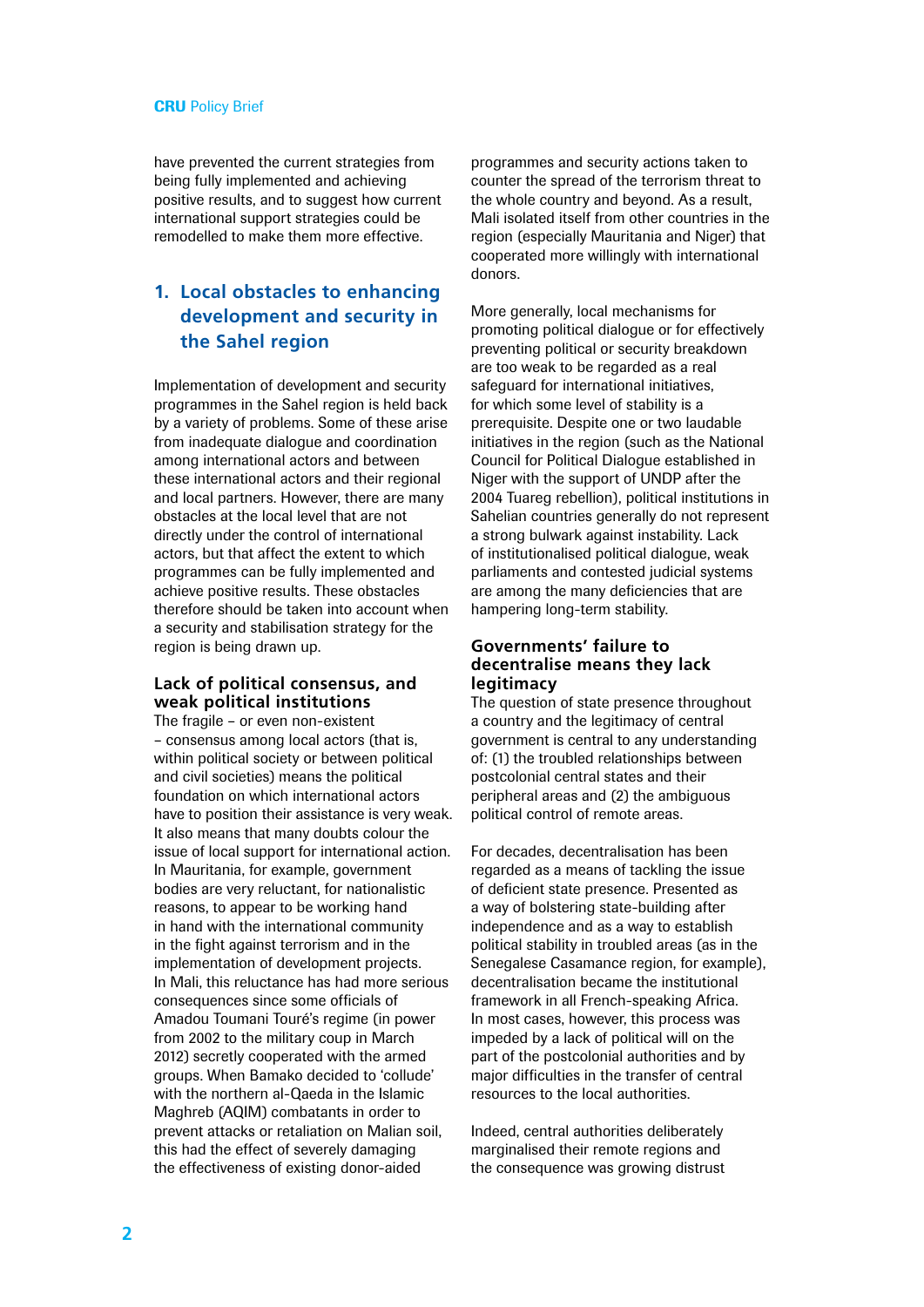and frustration among populations in the northernmost parts of the countries. These policies led to a great loss of positive influence and delegitimised the central governments as credible actors in the eyes of the international community. It also made the need for regional approaches more urgent.

The failure to decentralise remains one of the main obstacles to governments achieving nationwide authority and is a cause of friction between communities, and especially between central governments and populations in the peripheral areas. Nevertheless, there are disparities within the Sahelian region, and situations differ from country to country. For example, while in Niger, the central government allocates more than CFA 1,200 billion (€1.8 billion) for regional development in the country, Mali allocates only CFA 800 million (€1.2 million) for its eight regions. Despite this low figure, the Bamako government regularly presents decentralisation as the main, and even the only, institutional response to crisis and rebellions in Mali.

Because of their failure to deliver goods and efficient basic services to all parts of their territory, some Sahelian countries have gradually lost their ability to control sections of the population, especially in the most remote areas where the lack of infrastructure and historic misunderstandings have precluded any chance of effective 'bottom-up' communication.

#### **Corruption, lack of state presence and lack of public services leave a dangerous gap**

The trend towards a growing rift between the state and society has been exacerbated by the embezzlement of public funds and foreign aid by both central and local governments.2 Corruption contributes to the weakening of actions taken by foreign partners in the fight against violent extremism and the criminal economy, and

it also widens the gap in state–society relations.

Political illegitimacy and the lack of state presence have been particularly marked in Sahelian countries' volatile northern fringes, where shortfalls in public investment have been partially filled by foreign aid, and by foreign-supported charitable organisations who provide basic services to local populations.

In some cases (especially in northern Mali and Niger), the armed groups have imposed themselves as providers of social services or economic assistance (including the supply of medicines for community health centres, Islamic education for children, financial assistance for families or other in-kind support). They even fulfil some state functions such as those of a police or justice service (as in the case of the *de facto* Islamic government that ruled an enclave the size of France in northern Mali in March–April 2012). States in the Sahel region are too weak to compete with these 'warring statelets', which have far greater financial capacity and powers of attraction, particularly for young people.

## **Instability enables illicit activities to flourish**

Illicit activities in the region are estimated to generate \$3.8 billion annually.<sup>3</sup> In addition to trafficking, which provides perpetrators with considerable income, and valuable goods for their intermediaries (for example, the gift of vehicles that have been used for transporting drugs), other substantial revenue streams have also developed and even flourished as a result of regional instability. More than €750 could be earned for viable intelligence that could be utilised against the United Nations Mission in Mali (MINUSMA<sup>4</sup>) or a French military 'Barkhane' convoy, €1,500 for a landmine and more than €30,000 for a valuable hostage. In Mali, the minimum wage is less than €50 a month. The African

<sup>2</sup> Especially in Mali after the signature of the 2006 Algiers peace agreement, with the implementation of a Special Programme for Peace, Security and Development in Northern Mali (PSPSDN in French).

<sup>3</sup> International Crisis Group, 'The Central Sahel: A Perfect Sandstorm', *Africa Report* 227, 25 June 2015.

<sup>4</sup> Mission multidimensionnelle Integrée des Nations Unies pour la Stabilisation au Mali.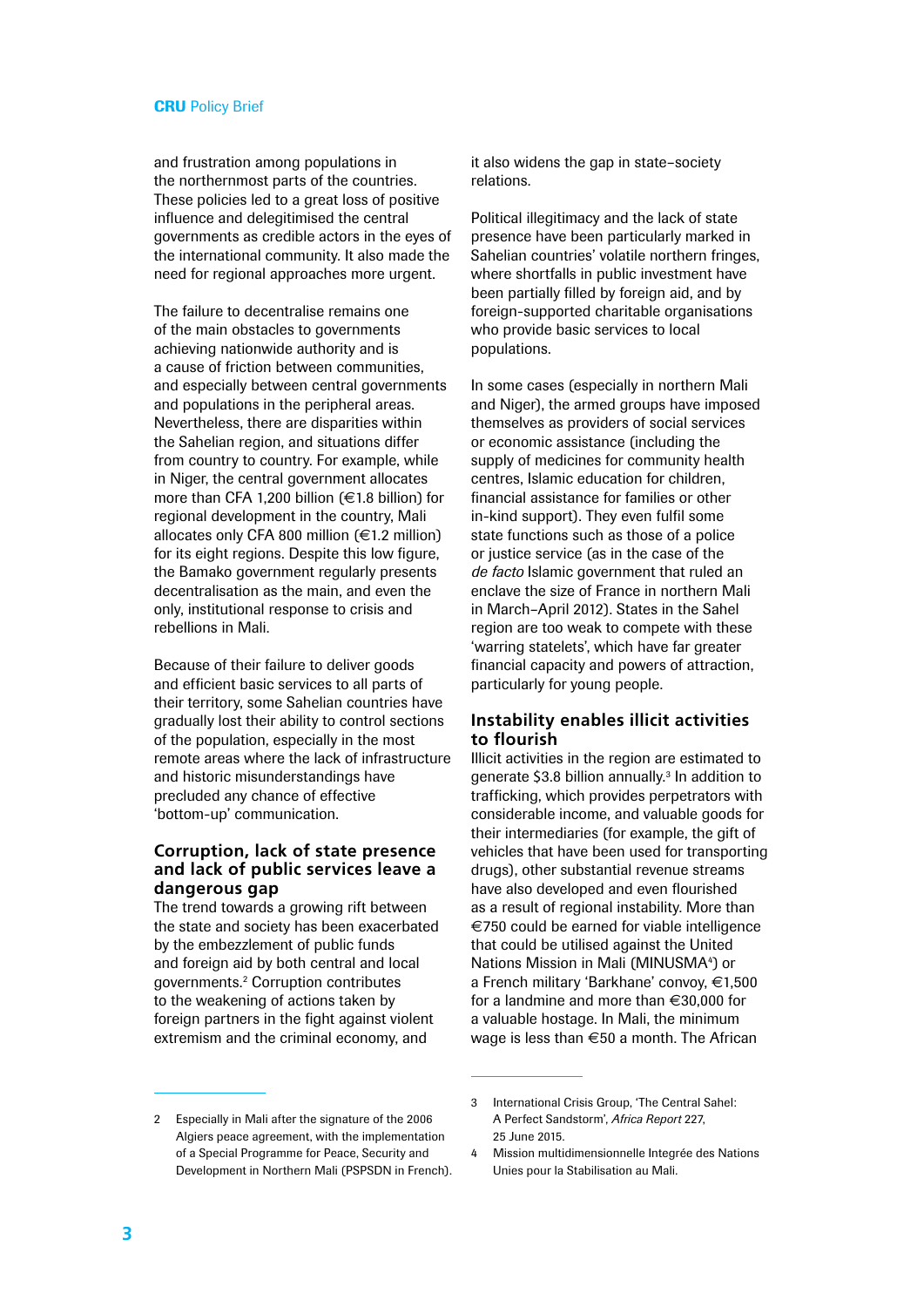states cannot seriously compete with these inflows of easy money that attract the most vulnerable populations<sup>5</sup> and contribute to the growth of allegiance to outlawed movements.

#### **Underestimated emerging trends: demography and education as key issues for stability**

The Sahelian states clearly lack the capacity not only for strategic planning to deal with the effects of instability, but also for identifying the long-standing factors that contribute to insecurity. Most of them are unable to carry out pre-emptive measures to protect the most vulnerable segments of the population from political marginalisation and ideological radicalisation. They also fail to properly assess the wider negative impact of these trends.<sup>6</sup> By neglecting education and by not carrying out awareness-raising campaigns (such as anti-radicalisation programmes), political authorities have mostly failed to prevent the isolation of their country's youth, who have few employment options and very limited opportunities for upward mobility. As often stated, poverty and destitution are among the most common reasons for young people becoming associated with armed groups in the Sahel. Their isolation has progressively encouraged a growing split from the old models or references (religious brotherhoods, traditional chiefs and elders' authority), which no longer have the necessary influence over the young population to steer them away from radicalisation and violence. With 150 million people in the Sahel region today (70 per cent under the age of 25) and the prospect of ballooning numbers over the next 25 years (a total of a quarter of a billion expected by 2030), it will become more and more difficult for countries to deal with the 'unexpected' consequences of such demographic trends, with insufficient

economic growth to match the population explosion.

Moreover, chronic underinvestment in strategic sectors such as agriculture, energy, social protection systems and basic social services, together with a lack of accountability, remains the norm and characterises most states in the Sahel region. Also, the very high debt burden (for example, \$2.1 billion in Niger, \$2.8 billion in Mali, \$4.1 billion in Algeria) means that their room for manoeuvre is very limited. It is therefore very likely that these states will remain unable (and, to some extent, unwilling) to fulfil their main basic functions, further exacerbating their weakness and illegitimacy and, in the long run, perpetuating this downward spiral.

In these conditions, it appears to be extremely difficult for states in the region to, first, properly assess the existing and emerging threats and, second, to ask technical and financial partners for untied aid to deal with their own problems of instability. The local context in which international assistance is applied is too fragile or unreliable to guarantee that aid will be fully effective. Long-term stability will not be achieved unless states in the region have a real understanding of the security and development challenges they face. Therefore, Sahelian countries themselves must be the main driving force in all stabilisation efforts and strategies.

# **2. African initiatives: seeking local pathways to security and development and a response to efforts from outside**

Given the strong links that exist between countries in the Sahel region (porous borders, same populations, common demographic trends, similar economic fundamentals, etc.) and the acknowledged fact that instability extends across the whole region, solutions must first and foremost encompass a regional perspective, able to (1) foster trust and a sense of joint

<sup>5</sup> For more details, see [http://www.clingendael.](http://www.clingendael.nl/publication/after-malian-crisis-security-and-stabilization-sahel-region) [nl/publication/after-malian-crisis-security-and](http://www.clingendael.nl/publication/after-malian-crisis-security-and-stabilization-sahel-region)[stabilization-sahel-region](http://www.clingendael.nl/publication/after-malian-crisis-security-and-stabilization-sahel-region).

<sup>6</sup> The Center on Global Counterterrorism Cooperation, 'Countering Violent Extremism and Promoting Community Engagement in West Africa and the Sahel', July 2013, [https://www.thegctf.org/](https://www.thegctf.org/documents/10299/44331/Action+Agenda+ENG.pdf) [documents/10299/44331/Action+Agenda+ENG.](https://www.thegctf.org/documents/10299/44331/Action+Agenda+ENG.pdf) [pdf,](https://www.thegctf.org/documents/10299/44331/Action+Agenda+ENG.pdf) 1 July 2015.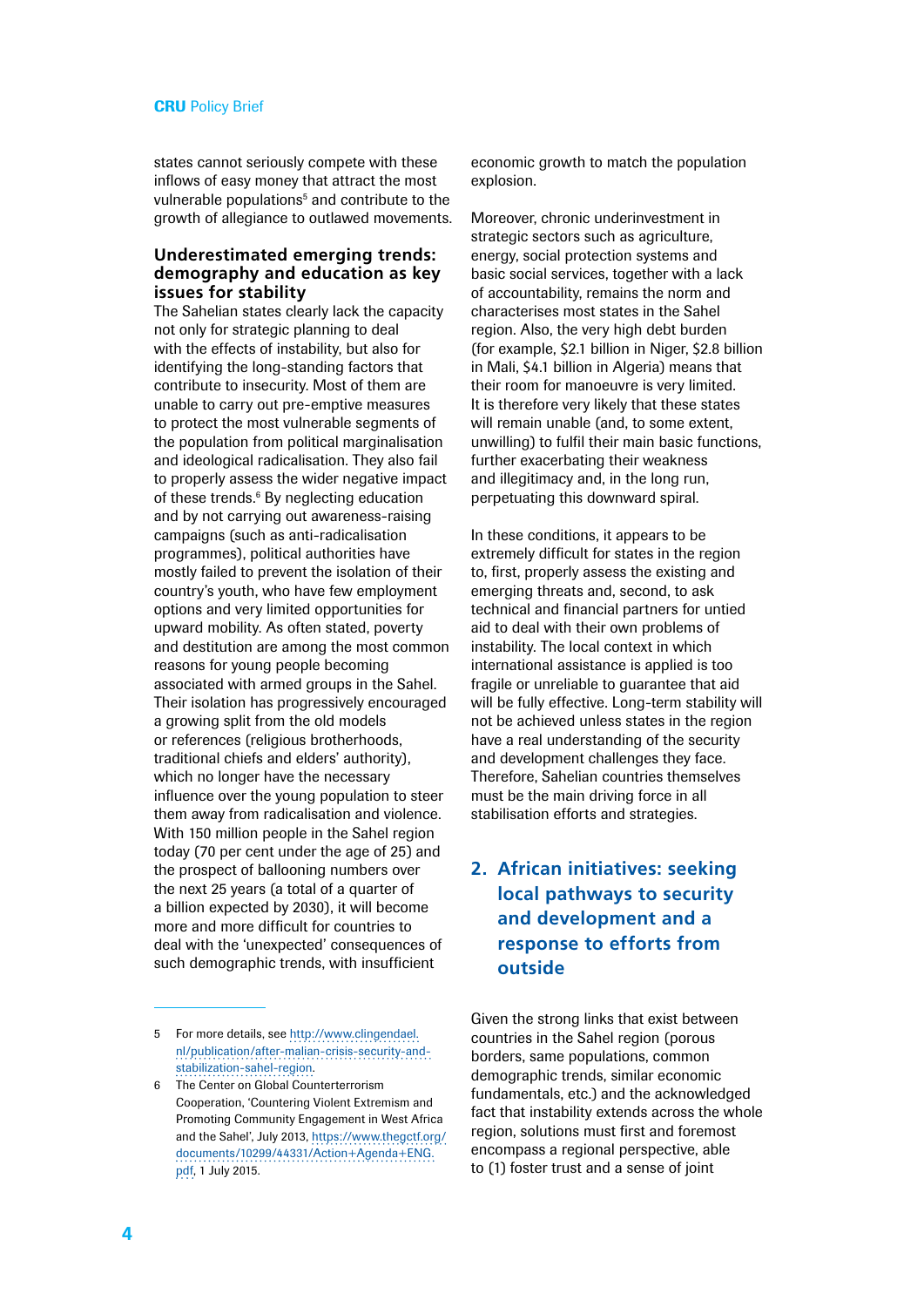ownership among neighbouring countries and (2) reinforce the role and influence of the Sahelian governments in their dialogue with foreign partners.

### **Regional efforts to address instability**

The Malian crisis highlighted the existence of an 'arc of crisis' across the Sahara– Sahel region, with deep-rooted connections between 'negative' forces (the Libya/Algeria– Niger–Mali axis) and the almost complete freedom of movement for illicit flows. With the violent shock of 2012, countries in the Sahel tried to react and to adopt a common posture and military strategy vis-à-vis the threat posed by AQIM and its allies.

In October 2011, the Government of Niger launched its strategy for development and security in the Sahel–Saharan areas of the Niger. Its five main areas of intervention are: strengthening the security of goods and persons, creation of economic opportunities for the population, improvement of access to basic services, enforcement of local governance, and the integration of returnees from Libya, Nigeria and Côte d'Ivoire.7 The Government of Mauritania has also been at the forefront of efforts to promote enhanced regional border management and it even hosted an African Union (AU) ministerial conference on security cooperation in the Sahel–Sahara region in March 2013. Since 2014, the Economic Community of West African States (ECOWAS), the AU, the Community of Sahel–Saharan States (CEN-SAD) and the Group of Five for the Sahel (G5 Sahel, set up in January 2015) have all developed, or are on the verge of adopting, initiatives and programmes to tackle issues they consider to be relevant for long-term stability in the region. Unlike the French and US military-based strategies that have been carried out in the Sahel region since the early 2000s and that are primarily aimed at supporting local states to address security issues by supplying them with resources,

7 See B. Rouppert, 'The European Strategy for Development and Security in the Sahel: Rupture or Continuity?', Group for Research and Information on Peace and Security, 16 January 2012, p. 8.

military training and/or intelligence,<sup>8</sup> these plans mainly focus on a broader concept of stability, encompassing security, political, economic and resilience issues.

## **Continued dependence on international support**

However, the lack of public resources, the poor military interoperability, and political disputes at a regional level, have prevented full and effective coordination and implementation of the plans. Despite some worthwhile initiatives and a regional awareness regarding the security risks, the Sahelian governments remain highly dependent on their foreign partners (for financial assistance, intelligence-sharing and airborne capability).

ECOWAS, for instance, evaluates its financial needs at up to \$4.7 billion and will not be able to implement its Sahel strategy without the active support of foreign partners. The United Nations Development Programme (UNDP) has already committed itself to supporting the ECOWAS early warning and response systems; the EU and the UN will also help the West African organisation to build up its regional strategic food reserve.<sup>9</sup> The World Bank decided in July 2014 to provide technical support to G5 Sahel's permanent secretariat. Other initiatives focusing on the Sahel region include programmes set up by the New Partnership for Africa's Development (NEPAD),<sup>10</sup> the Nouakchott Process, and the Permanent Interstates Committee for Drought Control in the Sahel.

Financial dependence on interventions such as these restricts the ability of individual countries in the region to implement by

- 9 See, for example, Report of the UN Secretary-General, 'Progress towards the United Nations integrated strategy for the Sahel', 6 June 2014, p. 7.
- 10 NEPAD is an AU strategic framework for pan-African socioeconomic development. Programmes include the issues of integration, infrastructure, agriculture, food insecurity, climate change and national resources management.

<sup>8</sup> C. Whitlock, 'U.S. counterterrorism effort in North Africa defined by decade of missteps', *The Washington Post*, 4 February 2013.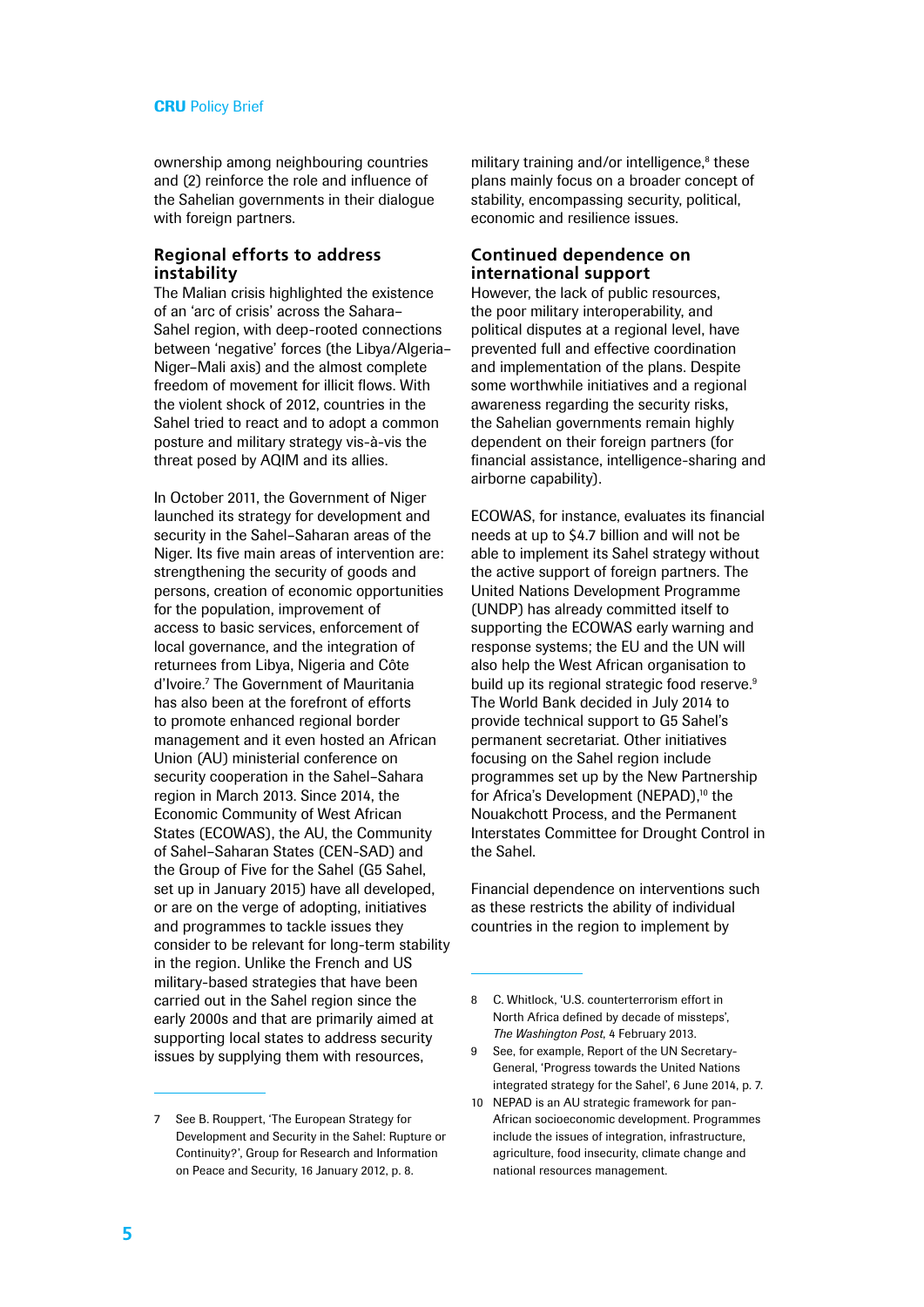themselves their own strategies. It has also led to competition between the Sahelian states to secure international resources, which are essential for bolstering political influence and regional leadership.<sup>11</sup>

#### **A continued disconnect between the international agenda and African priorities**

Unlike the Sahel–Saharan countries' strategies, foreign programmes are backed by the necessary resources to address both the causes and the consequences of insecurity and instability. However, international actors' lack of legitimacy in the eyes of local actors really hampers their ability to run programmes effectively and with full local ownership and support.<sup>12</sup> While security problems and the fight against terrorism appear as a legitimate concern to foreign partners, who see their own national and economic interests threatened, these issues tend not to be a priority for Sahelian countries and, in the case of Mali, Niger and Mauritania, do not attract a strong buy-in from either the local governments or the population. Indeed, these security problems affect mainly the most northerly remote areas – where the central states do not have any real strategic interests – and, as a consequence, are seen as side issues compared with more pressing challenges such as those of education, health, drinking water or infrastructure. By imposing 'disconnected' priorities, donors have contributed to the weakening of the central states and to the bypassing of local actors' strategies: 'The efficacy of counter-terrorism programmes in building the capacity of Sahelian states to "find, fix and finish" terrorist groups, and protect their borders against illicit smuggling of arms and drugs, is undermined by the lack of focus on nonmilitary solutions that prop up democratic governance, fight public corruption, and tackle social inequalities.<sup>'13</sup>

The 2012 Malian crisis, which the longstanding military commitment of France and the USA in the north of the country failed to prevent, was a clear illustration of the proven inefficiency of security responses focusing on a single country and represented a direct call for an urgent 'comprehensive' approach to instability. The EU, the UN and the World Bank group have all developed their own strategies and integrated programmes in the Maghreb–Sahel region, but so far with very mixed results in terms of effectiveness.

# **3. From security to development: the slow mutation of foreign aid in the Sahel**

'The political and security crisis (…) is only one aspect of a more deep-seated and multidimensional crisis, whose structural causes are rooted in fragile state institutions, problems related to governance and vulnerable local populations.'14 To address this multidimensional instability in the Sahel region, international strategies have tried, a bit late in the day, to focus on both security and development aspects. Their attempts to stem disorder in countries affected by instability have been very poorly coordinated or too much focused on particular countries or geographical areas. With strategies drawn up by no fewer than 16 different organisations or countries<sup>15</sup> and the presence of numerous representatives or special envoys, the Sahel has become, in a very short period of time, an area of intense competition. Coordination among partners should be a top priority, but their strategies

<sup>11</sup> See D. Helly et al., 'Stratégies Sahel : L'impératif de la coordination', note d'analyse 76, Institute for Security Studies, European Centre for Development Policy Management, March 2015, p. 9.

<sup>12</sup> See, for example, Helly, *op. cit.*, p. 9.

<sup>13</sup> A. Boukhars, *Rethinking security across the Sahara and the Sahel*, Policy Brief 199, FRIDE, April 2015, p. 5.

<sup>14</sup> H.G. Selassié, 'The interconnected and crossborder nature of challenges in the Sahel', in: *An Atlas of the Sahara-Sahel: Geography, Economics and Security*, ed. L. Bossard, OECD, 2014.

<sup>15</sup> African Development Bank, Islamic Development Bank, World Bank, Economic Community of West African States (ECOWAS), Community of Sahel-Sahara states (CEN-SAD), Economic Community of Central African States (ECCAS), Organisation of Islamic Cooperation, United Nations, Africa Union, European Union, Arab Maghreb Union, Group of Five Sahel, International Organisation of La Francophonie, France, the USA, Denmark.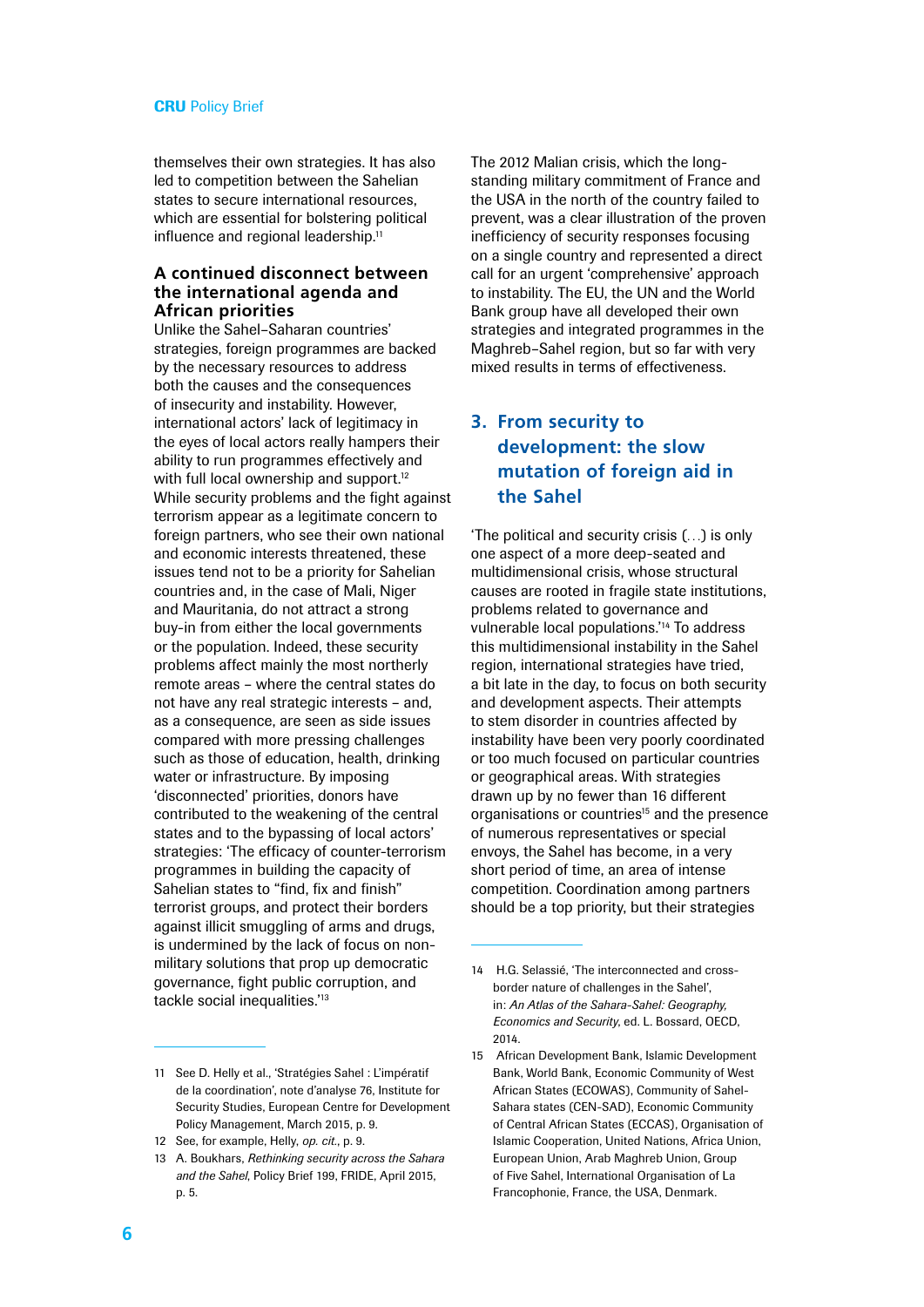should also take into account the expansion of the area affected by insecurity and enlarge their Mali focus to embrace the regional emerging trends that could, and indeed will, endanger tomorrow's stability. This process should entail simultaneously addressing the immediate security threats posed by the armed groups and the violent extremism in the region, and the need to establish viable political and economic foundations for long-lasting stability. The comprehensive strategies of the EU, the UN and the World Bank all aim to embrace this new, broad vision of stability covering the Sahelian region as a whole, but they struggle to move beyond unilateral approaches (with inadequate discussions with countries' governments), and approaches that address only certain segments of the whole spectrum of instability.

#### **The EU's comprehensive approach: economic resources and diplomatic legitimacy but no clear political leadership**

The EU's strategy, drafted in March 2011 and then confirmed in December 2013 in its comprehensive form, is a perfect illustration of this weakness. With an overall budget of €150 million (in addition to the €450 million allocated by the EU Commission), the first version of this policy focused on Mali, Niger and Mauritania. Later, the programme was extended to include Burkina Faso and Chad and it is now structured around four main lines of action that encompass both the political (development, good governance) and the security (security, internal conflict resolution, the fight against violent extremism) aspects of stability.16 In spite of this effort to build a multi-pillar strategy, criticisms highlighted the failure of the EU's approach to prevent the 2012 crisis and, later, to tackle the regionalisation of tensions in the Sahel, just as the US and French military strategies had failed to do. The plan lacks a preventive perspective and, as demonstrated by the security pillar and the EU missions (EUTM and EUCAP)

16 For details, see EEAS, 'Stratégie pour la sécurité et le développement au Sahel', [http://www.eeas.](http://www.eeas.europa.eu/delegations/mali/documents/strategie_sahelue_fr.pdf, 8) [europa.eu/delegations/mali/documents/strategie\\_](http://www.eeas.europa.eu/delegations/mali/documents/strategie_sahelue_fr.pdf, 8) [sahelue\\_fr.pdf, 8](http://www.eeas.europa.eu/delegations/mali/documents/strategie_sahelue_fr.pdf, 8) June 2015.

in Mali, acts most of the time in reaction to an already full-blown crisis. Critics also point out the very large range of actions in the EU's strategy that 'emphasized the prevention of extremism and radicalism, to be addressed by tackling poverty, social exclusion and unmet economic needs, which complemented the reinforcement of the security and rule of law sector'.<sup>17</sup> Finally, the multiplicity of interlocutors in Brussels (EU Special Representative for the Sahel, European External Action Service Coordinator for the Sahel, Director for West Africa, the Commission's Directorate-General for International Cooperation and Development's, the West Africa and Sahel Coordinator and other crisis management structures), and in the region (EU delegations in each country, EUTM Mali, EUCAP Mali-Sahel and EUCAP Sahel-Niger) has contributed to further weaken the effects of the EU's action in the Sahel.

#### **The UN's integrated strategy: a work in progress**

In October 2012, the UN decided to target specific efforts at the situation in the Sahel region and for this purpose to appoint a new special envoy to draw up an integrated strategy 'encompassing security, governance, development, human rights and humanitarian issues'18 (UN Security Council resolutions 2056 and 2071, 2012). Approved in June 2013 by the Security Council, this integrated strategy has three main objectives, namely: (1) to enhance inclusive and effective governance throughout the region, (2) to strengthen the capacity of national and regional security mechanisms to address cross-border threats, and (3) to integrate development and humanitarian interventions with the aim of building resilience.<sup>19</sup> To do this, the UN Special Envoy set up three regional inter-agency working groups convened by, respectively, UNDP, the UN

<sup>17</sup> D. Helly and G. Galeazzi, *Avant la lettre? The EU's comprehensive approach (to crisis) in the Sahel*, ECDPM, Briefing note 75, February 2015, p. 3.

<sup>18</sup> Report of the Secretary-General, 'Progress towards the United Nations integrated strategy for the Sahel', United Nations, 6 June 2014, p. 1.

<sup>19</sup> Report of the Secretary-General on the situation in the Sahel, United Nations, 11 June 2013, p. 7.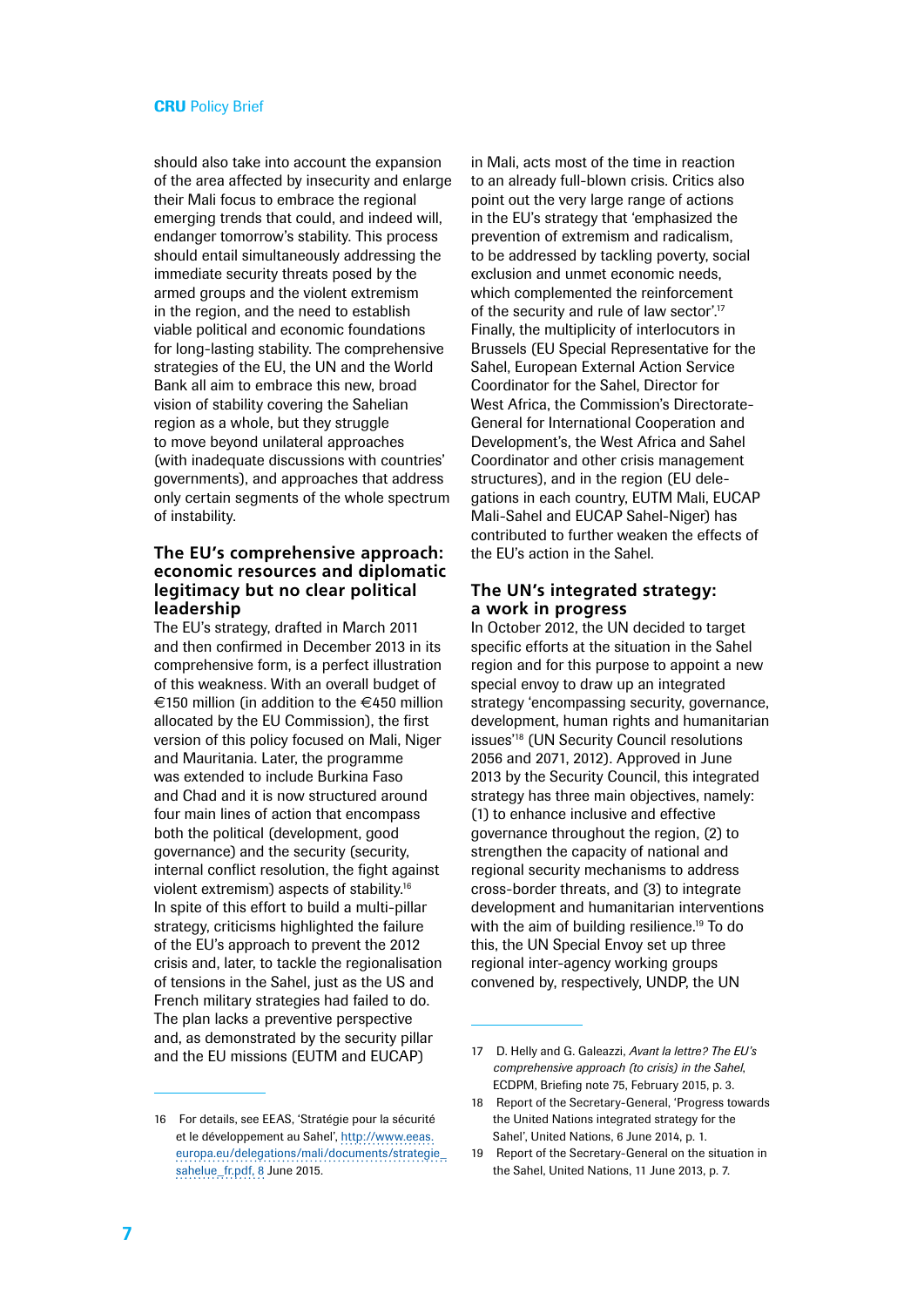Office for West Africa and the Regional Humanitarian Coordinator for the Sahel. With no dedicated funds (apart from those for the infrastructure development project), the UN Integrated Strategy for the Sahel (UNISS) only 'aimed at guiding collective interventions in the region'.20 Like the EU's comprehensive approach, UNISS seeks to address the interrelated root causes of instability in the Sahel (that is, in Burkina Faso, Mali, Mauritania, Niger and Chad) but, unlike the European strategy, the UN's strategy is designed also to coordinate regional and international efforts in the region. However, the lack of dedicated resources and the UN's strong dependence on member states' willingness to act restricts the UN's ability to play a leading role.

#### **The World Bank Group's Sahel strategy: no security mandate and failure to coordinate with other international actors**

In November 2013, the World Bank Group (WBG) launched its own initiative for the Sahel in order to tackle 'political, food, climatic, and security vulnerabilities with a regionally coordinated approach to build resilience and promote economic opportunity for the region's families and communities'.21 With a \$1.5 billion envelope, the WBG strategy focuses on Mali, Niger, Chad, Burkina Faso and Mauritania in order to support those countries to break free of the 'fragility trap' created by the main factors behind instability (high rate of population growth, climate volatility, malnutrition and gender inequalities). The many initiatives supported by the WBG in the region include projects for water resources development and the provision of social safety nets, the Africa Centres of Excellence, the Kandadji Niger Basin Water Resources programme and the Banda Gas to Power project in Mauritania. In the next 24 months, the Bank is planning to carry out programmes in the

areas of pastoral livelihoods, disaster risk management, irrigation and transport.<sup>22</sup> In the specific case of Mali, the WBG has characterised the 2012 crisis as a symptom of central government's inability to establish a positive presence in the north of the country. This absence allegedly encouraged foreign interference, illicit activities and organised crime. Unlike previous conflicts (1963, 1991 and 2006 $^{23}$ ), the 2012 crisis was more localised and, as a consequence, is less well suited to generic solutions. The WBG expects that a viable resolution of the crisis could take up to one generation, given the manifold drivers involved, including: (1) the breakdown in the role of traditional and religious authorities and hierarchies, (2) the growing demands for security, justice and livelihoods, (3) persistent insecurity and conflict spreading further south and (4) the political radicalisation of Malian central government.24

The WBG's lack of mandate for dealing with insecurity as a cause of regional instability and its failure to fully coordinate its interventions with those of other international actors involved in the region have lessened the effectiveness of its programmes and made them highly vulnerable to security or political shocks. Improved synergy with the EU (and its military/security components in the Sahel) or the UN (and its stabilisation mission in Mali) would help to avoid possible overlapping of international programmes and

<sup>20</sup> Report of the Secretary-General, 'Progress towards the United Nations integrated strategy for the Sahel', United Nations, 6 June 2014, p. 15.

<sup>21</sup> World Bank Group Sahel and Great Lakes Initiatives, [http://www.worldbank.org/en/region/](http://www.worldbank.org/en/region/afr/brief/world-bank-group-sahel-and-great-lakes-initiatives) [afr/brief/world-bank-group-sahel-and-great-lakes](http://www.worldbank.org/en/region/afr/brief/world-bank-group-sahel-and-great-lakes-initiatives)[initiatives \(24](http://www.worldbank.org/en/region/afr/brief/world-bank-group-sahel-and-great-lakes-initiatives) June 2015).

<sup>22</sup> In 'Supporting Stabilization and Development in Mali and the Sahel', World Bank Group presentation at a Clingendael conference, 'Development and security in the Sahel: Lessons learned from the Malian crisis and implications for international strategies in the region', The Hague, 20 and 21 May 2015.

<sup>23</sup> See G. Chauzal and T. Van Damme, *The roots of Mali's conflict. Moving beyond the 2012 crisis*, the Conflict Research Unit, the Clingendael Institute, March 2015, pp. 37–42.

<sup>24</sup> In 'Supporting Stabilization and Development in Mali and the Sahel', World Bank Group presentation at a Clingendael conference, 'Development and security in the Sahel: Lessons learned from the Malian crisis and implications for international strategies in the region', The Hague, 20 and 21 May 2015.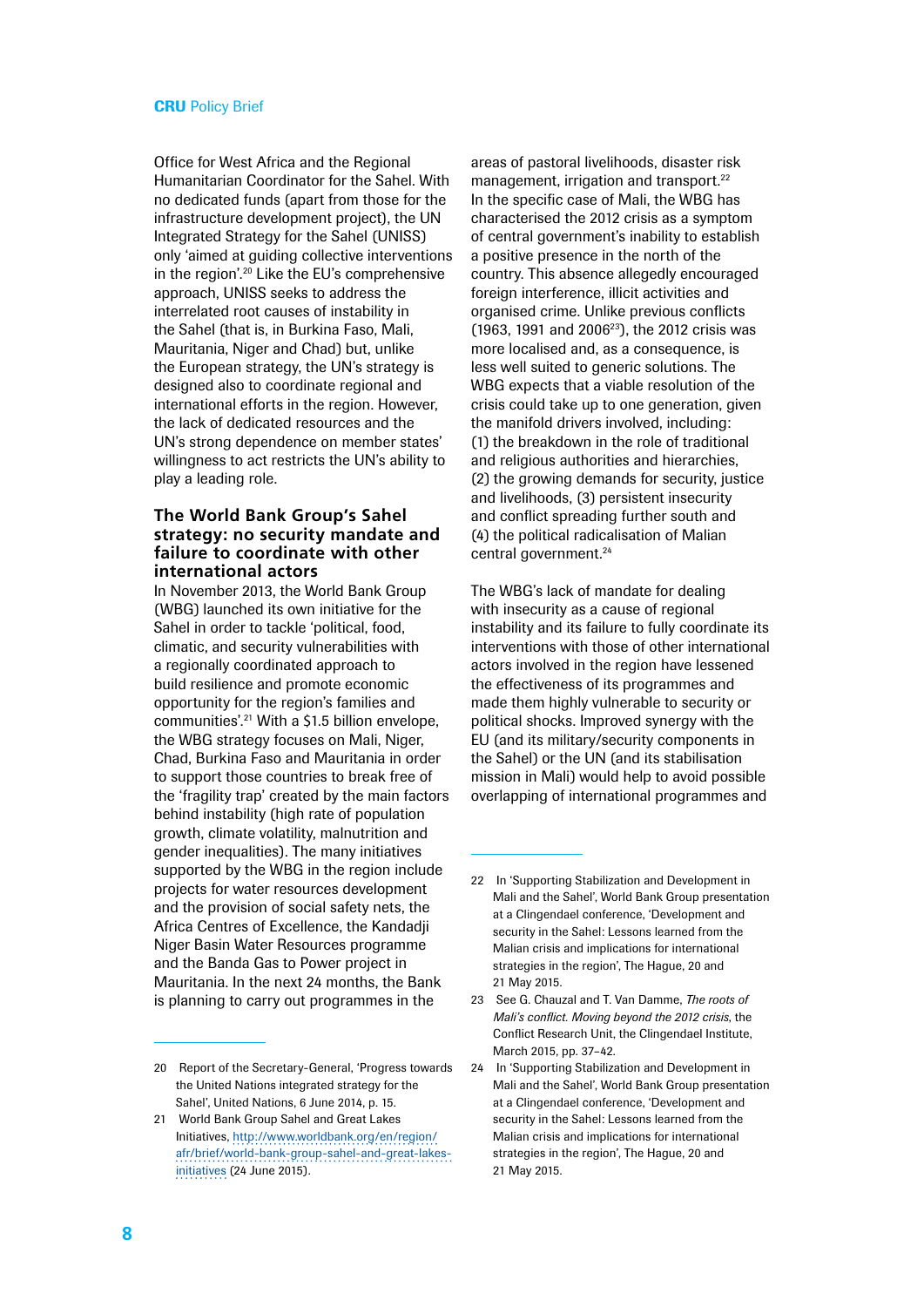enable the WBG to bridge the political and security gaps in the region.

# **4. Untying the Gordian knot: finding ways to reach agreement on the targeted area and to improve coordination among actors**

With more than \$4 billion a year of multisectorial assistance (excluding the costs of the UN stabilisation mission), the Sahel region represents one of the 'trendiest' destinations of foreign aid. However, as demonstrated by the assessment of the EU, the UN and the WBG strategies above, existing initiatives are failing to develop a coordinated and comprehensive approach to the region's problems, despite a common will to support development and security. The initiatives have so far failed to develop a successful and locally accepted strategy to deal with Sahel's instability. With questionable political legitimacy, duplication of leadership and very sectorial bias (security vs. development, regional programme vs. bilateral aid), international actors still struggle to underpin the added-value of their assistance on Sahel stabilisation. The various initiatives focus on specific areas and manage their own programmes or priority agendas (borders, migration, radicalism, youth), with a clear risk of overlap and a waste of effort and resources. In order to move into the direction of more effective support strategies, there is a need to settle a number of key issues that are within the span of control of the international actors themselves.

#### **Defining the Sahel and selecting the 'eligible' countries**

As demonstrated by the way that donor governments and international organisations divide the work of their sub-Saharan and their Middle East and North African (MENA) departments, with the Sahara-Sahel as a grey area in the middle, it is difficult to agree on a geographical definition of the Sahel. Even among countries in the region, borders are not clearly set in stone and political disputes continue to play a prominent role in 'fixing' the security coalitions. For example, Senegal which, though it is directly affected by the security situation in Mali and is an active member of MINUSMA, is not part of the G5 Sahel. The same goes for Nigeria, which is not geographically part of the Sahel, yet its Boko Haram group has a direct impact on the security of countries in the region.

While the Joint Military Staff Committee of the Sahel, known by its French acronym CEMOC, groups together Mauritania, Mali, Niger and Algeria, the G5 Sahel focuses on Mali, Niger, Mauritania, Chad and Burkina Faso. The US Trans-Sahara Counterterrorism Partnership (TSCTP) encompasses 10 countries in the Maghreb–Sahel region, but the French Plan Sahel focuses on only three Sahelian countries, and the EU Sahel strategy focuses on five. A lack of consultation among partners on the region's vulnerabilities and of any resulting consensus regarding which countries in particular need to be targeted in order to maximise longterm regional stability, has led to multilayered strategies and overlapping (or even competing) programmes.

Future strategies will have to encompass the geographical extent of the security threat along a west–east axis from Mauritania to Libya and from Algeria in the north to the shores of the Gulf of Guinea in the south, and at the same time deal with multifaceted issues as diverse as security, economic development, education and demographics.

Given that regional dynamics shape the stability of individual countries and affect the efficacy of regional and international strategies, all programmes (regardless of how they were originated) should concentrate their efforts and resources on the same group of countries. In a nutshell, all partners involved need to agree on a common core target. Peripheral countries (that is, those not eligible to be in this core group) should nevertheless not be discriminated against; a specific 'associate member status' could then be created and would help to prevent any duplication of interventions.

Currently, the Coordination Platform for the Sahel, established in the wake of the Malian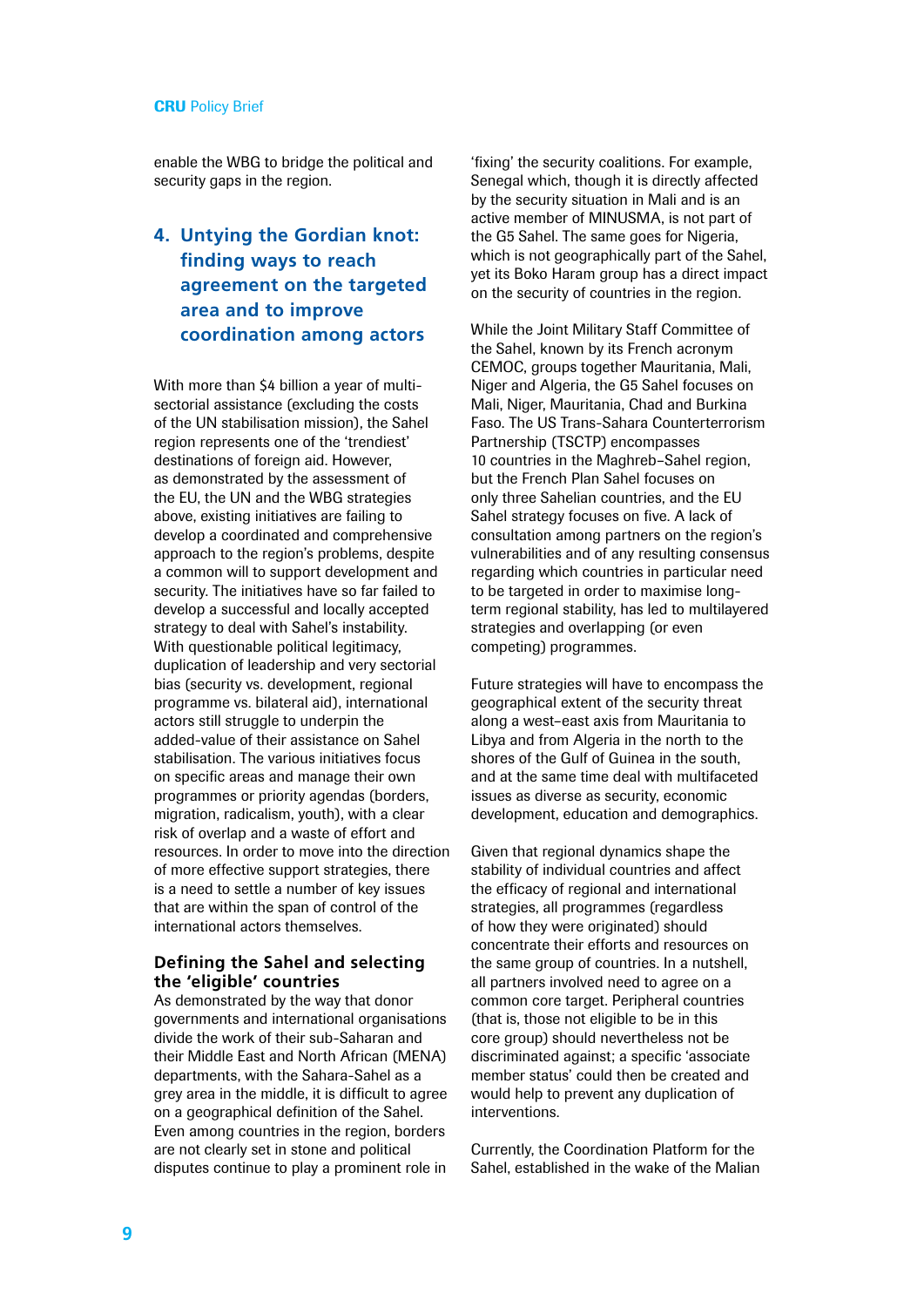crisis, seems to represent the most inclusive initiative for dealing with the multifaceted problems affecting the Sahel region. In the medium term, and for cases beyond that of Mali, this Platform could represent an operative institution to bring together the crisis-affected countries in the region and the various international technical and financial partners.

#### **The Coordination Platform: the most promising example of international coordination in the Sahel**

The uncoordinated nature of these various international initiatives in the Sahel is in fact a direct threat to regional stabilisation and diminishes the effectiveness of the aid being provided. It undermines the overall results of international assistance without clearly enhancing the local situation in the affected countries. If the UN Special Envoy for the Sahel were to play a coordinating role, her leadership might be challenged by other partners, such as the head of the UN Office for West Africa, the EU Special Representative for the Sahel, or MINUSMA. For most of the actors, however, an *ad hominem* leadership would not be an appropriate option at all. For them, a collegial leadership would appear better fitted to the challenges relating to a multifaceted crisis. Given this perspective, the Coordination Platform could be a serious, but not exclusive, candidate for the leadership role.

The Coordination Platform was established in 2013, on the margins of a high-level joint visit to Burkina Faso, Chad, Mali and Niger by the UN Secretary-General, the director of the World Bank, the chairperson of the African Union Commission and the president of the African Development Bank.25 The Platform's goal is 'to maintain attention on the important challenges that the region continues to face, facilitate discussion of common priorities for regional initiatives in the Sahel and track the progress resulting, especially, from the coordinated support of

the international community'.<sup>26</sup> Co-chaired by the UN Special Envoy and the AU Special Representative, the Platform also convenes all the relevant national, regional and multilateral actors (ministers from Mauritania, Niger, Senegal, Chad, Algeria and Egypt, the presidents of ECOWAS and the West African Economic and Monetary Union [French acronym UEMOA], the AU Commissioner for Peace and Security and High Representative for the Sahel, the UN Special Representative for West Africa, the representative of the European External Action Service and the EU Special Representative for the Sahel). In May 2015, this group held a closed meeting in The Hague.

The Platform represents the first concrete step towards coordinating aid for the region. However, even though the resilience and humanitarian pillars might be well defined and the UN leadership accepted by all stakeholders, the areas of governance and security appear, unsurprisingly, to be more 'subtle' – even highly sensitive – both for countries traditionally reluctant to share their sovereign prerogatives, and for the international actors whose priorities could be dictated by domestic political agendas. The absence of any strategy on joint border patrols or joint security initiatives illustrates perfectly this issue.

#### **Uniting state and non-state actors: towards a coordination mechanism with dual leadership?**

In addition to the matter of coordination, there is still the question of the growing role and responsibilities of 'independent' nongovernmental organisations (NGOs) and civil society actors in the region. Because of this trend, it is likely that these non-state actors would regard the option of strategy coordination being led by institutions as too complex, and even unwelcome. Although the UN has the legitimacy to foster dialogue between international development partners (EU and WBG) and

<sup>25</sup> See 'Conclusions de la présidence malienne de la réunion de haut niveau pour le Sahel', [http://eeas.](http://eeas.europa.eu/statements/docs/2014/140207_04_fr.pdf) [europa.eu/statements/docs/2014/140207\\_04\\_fr.pdf,](http://eeas.europa.eu/statements/docs/2014/140207_04_fr.pdf) 24 June 2015.

<sup>26</sup> Report of the Secretary-General, 'Progress towards the United Nations integrated strategy for the Sahel', Unted Nations, 6 June 2014, p. 13.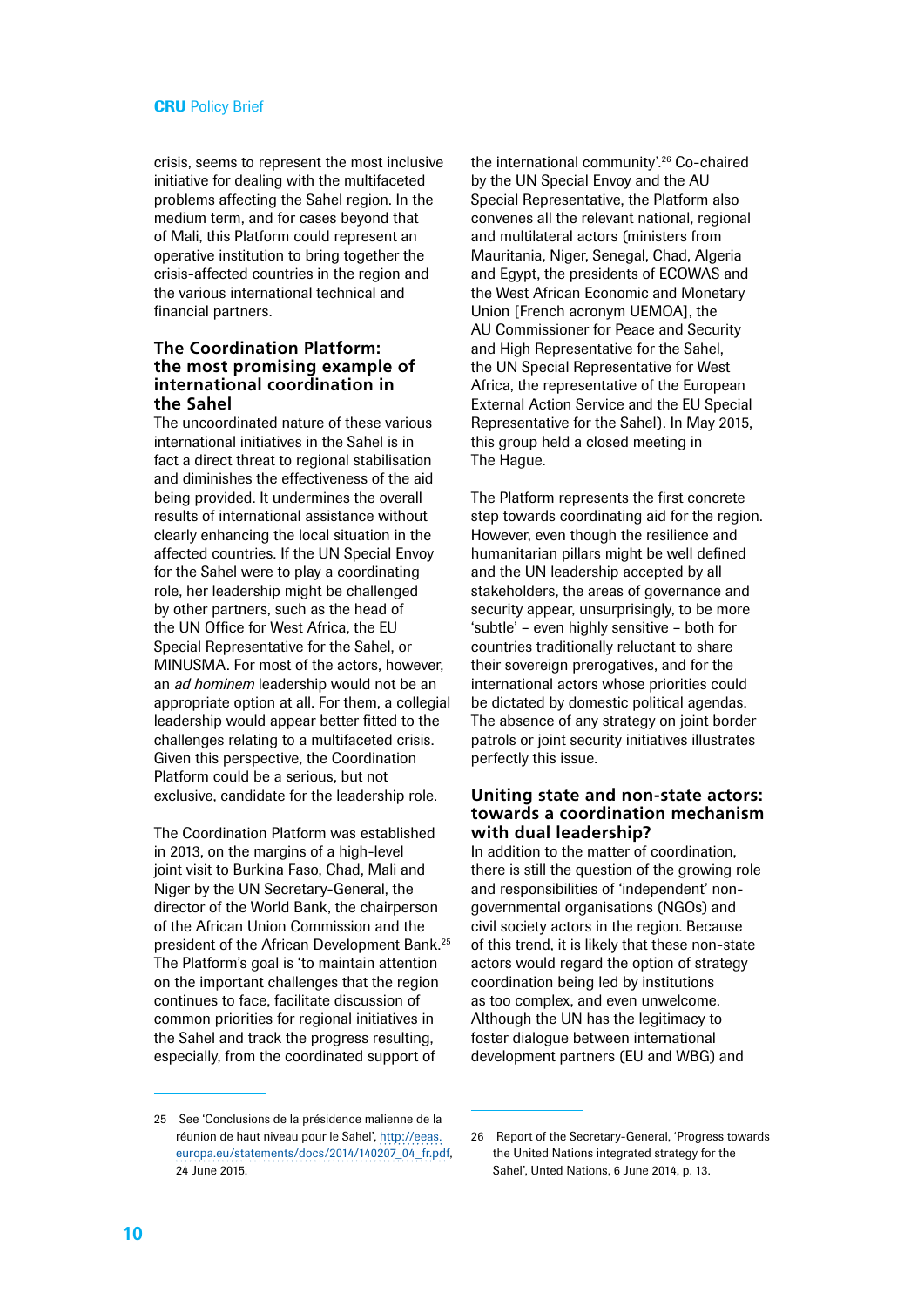regional organisations (AU, ECOWAS, CEN-SAD), and even to take a leadership role in generating, sustaining and coordinating international engagement, it is unable to bring together the new range of non-state actors whose funding and programmes are far removed from the international agendas. Bringing together all the macro- and microorganisations committed to stabilisation in the Sahel region would be a highly complex task. To enable a multisectoral approach to the region's problems and to ensure that implementation of programmes utilises the capacities of a range of stakeholders, the notion of a two-sided response mechanism could be explored: on the one side, a multidonor platform coordinated by the UN Special Envoy for the Sahel, based on the framework of the Coordination Platform and, on the other side, a more flexible and less institutionalised 'Group of Friends', based on the model of other existing forums (Group of Friends for Gulf of Guinea, Group of Friends against Terrorism, etc.), which would gather together all the societal and non-societal actors (that is, including the NGOs and civil society groups) in order to encourage discussion and facilitate better coordination among partners.

Diversity of both goals and expertise is one of the greatest challenges for coordination efforts. When programmes have different priorities and no specific cooperation mechanisms, this often leads to isolated actions that affect other existing programmes, either by competing with another project or by making the international assistance even more complex for the beneficiaries (because of competing priorities): 'Success in the Sahel Strategy implementation requires that engagements with states, regional organisations and assorted grassroots stakeholders are complementary rather than exclusive.<sup>'27</sup> Better coordination would therefore strengthen the effectiveness of international assistance and help to foster local consensus on the stabilisation strategy (greater coordination also implies a more consensual

27 O. Bello, 'Quick Fix or Quicksand? Implementing the EU Sahel Strategy', FRIDE, no. 114, November 2012, p. 11.

approach to the problems and a clearer view of the preferred solutions).

# **5. New foundations for more effective strategies in the Sahel region**

Four years after the start of the Malian crisis in January 2012, the situation has still not stabilised and new concerns have arisen regarding long-term stability in this region. National disputes over the implementation of the Malian peace agreement, attacks against UN personnel, the opening of new fronts further south, and the terrorist attacks in the Malian capital (March and November 2015) still threaten Mali's security. At regional level, Boko Haram's expansion into Niger, Cameroon and Chad, the still unresolved Libyan conundrum and the perennial problem of illicit flows spreading all over the region significantly complicate the adoption of an inclusive and 'all-in-one' stabilisation strategy.

In this context, the leading role played in the region by Maghreb and sub-Saharan countries and the constant support of their foreign partners will be particularly important, helping to increase the likelihood of security in the coming years and to create the conditions for development across the whole Sahel region. The multiple political agendas that are in play in the Sahel region represent one of the main problems to be tackled in order to ensure stability in the long term. 'Textbook' approaches have revealed themselves to be ineffective and a new generation of programmes is now called for. A new generation of stabilisation programmes that takes account of all the affected countries (both those directly affected and the long-term peripheral 'targets') as well as the whole spectrum of state and non-state actors, is therefore essential to ensure the local ownership and long-term effectiveness of strategies for the Sahel. Key elements in this regard are:

*1. To progress from a fragmented countryby-country approach to a more strategic reading grid, the regional actors must come up with their own regional approach and determine their priorities – so that*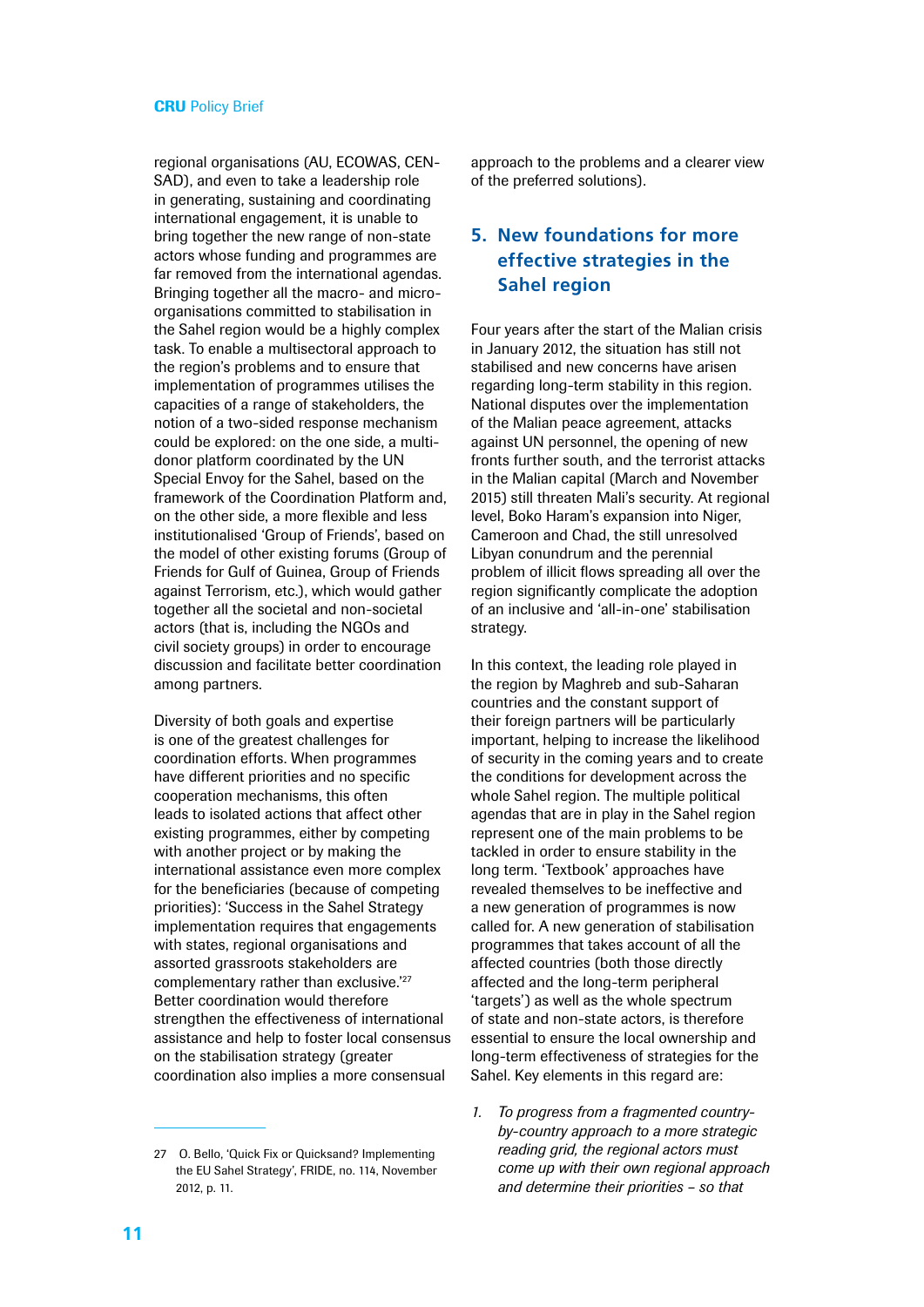*international stakeholders can support these, instead of concentrating solely on their own set of priorities.*<sup>28</sup>

As recent local developments have demonstrated, siloed and piecemeal approaches (whether in relation to strategies or to individual initiatives) hamper the development of an integrated strategy and, more generally, cast doubt on stability as an achievable objective in the long term. From the international partners' point of view, the lack of regional coordination is still a structural obstacle to any efforts to address, simultaneously, the issues of security regional connections (between trafficking activities and flows of combatants), crossborder communities (nomadic groups), trade axes and economic development (especially regarding road infrastructure<sup>29</sup>).

The constant problem of having to 'outflank' country-by-country approaches in order to promote a more integrated strategy is jeopardising the attainment of viable stability in the near future. While bilateral actions are still the most common form of international cooperation, some actors strongly advocate for a border-based approach, seen as a more coherent way of tackling the obstacles lying in the way of regional stabilisation (concentrating on the border areas between Mali, Niger and Burkina Faso, for instance, or on those between Libya, Niger and Mali). More generally, recent developments have served to highlight the limits of international action without the coherent engagement of regional powers. In this context, enlarging

the scope of long-mooted strategies to include new/peripheral countries and other partnerships in the region is essential if stability is to be achieved. Because Tunisia, Algeria and Nigeria form part of, respectively, Maghreb and West African sub-systems bordering the Sahel, they must be part of a new scaled-up approach.

*2. As well as a more inclusive and broadbased approach, stability programmes must also address the drivers of instability and deal with 'new' trends and dynamics that directly affect the situation these countries are in and that could even exacerbate any existing crisis. Factors such as very high rates of population increase, youth unemployment, urban inequality and a lack of understanding between the civil and the political societies, must all be taken into account in a new comprehensive response.*

In contrast with the previous strategies, especially those shaping US and French military cooperation, future programmes should focus more on preventing rather than 'curing' the crises. Education, demography, youth employment, urbanisation or migration flows are among the numerous issues requiring urgent attention. These issues will determine the foundation for future stability and, as a consequence, both local and international actors should be aware of their destabilising potential if they are neglected as a result of short-sighted strategies.

Dealing with these matters will ensure that international strategies are constructed on a sound footing, and with a proactive stance designed to anticipate crises, rather than simply react to them. By strengthening local institutions and giving regional actors a greater role in setting the strategic priorities, international partners and foreign institutions could provide solutions better suited to the genuine needs of Sahelian societies.

*3. Lastly and probably most importantly, actors in the region and their Western counterparts should agree on a common and permanent platform for their exchanges in order to ensure that an integrated approach can be better turned into action.*

<sup>28</sup> The 'white paper' models for defence and security that exist elsewhere could be a suitable instrument to help these countries set their strategic priorities and engage their foreign partners to support the strategies they decide on.

<sup>29 &#</sup>x27;Territorial integration is a precondition for social integration (access to education, healthcare, water, electricity, and mobile phone service) and economic integration (links to markets, access to more and less expensive commodities, developing trade as well as new upstream and downstream activities, and developing tourism, agriculture and pastoral livestock farming', K.D. Ouedraogo, 'A regional agenda and communication infrastructure', in: *An Atlas of the Sahara-Sahel: Geography, Economics and Security*, ed. L. Bossard, OECD, 2014, p. 249.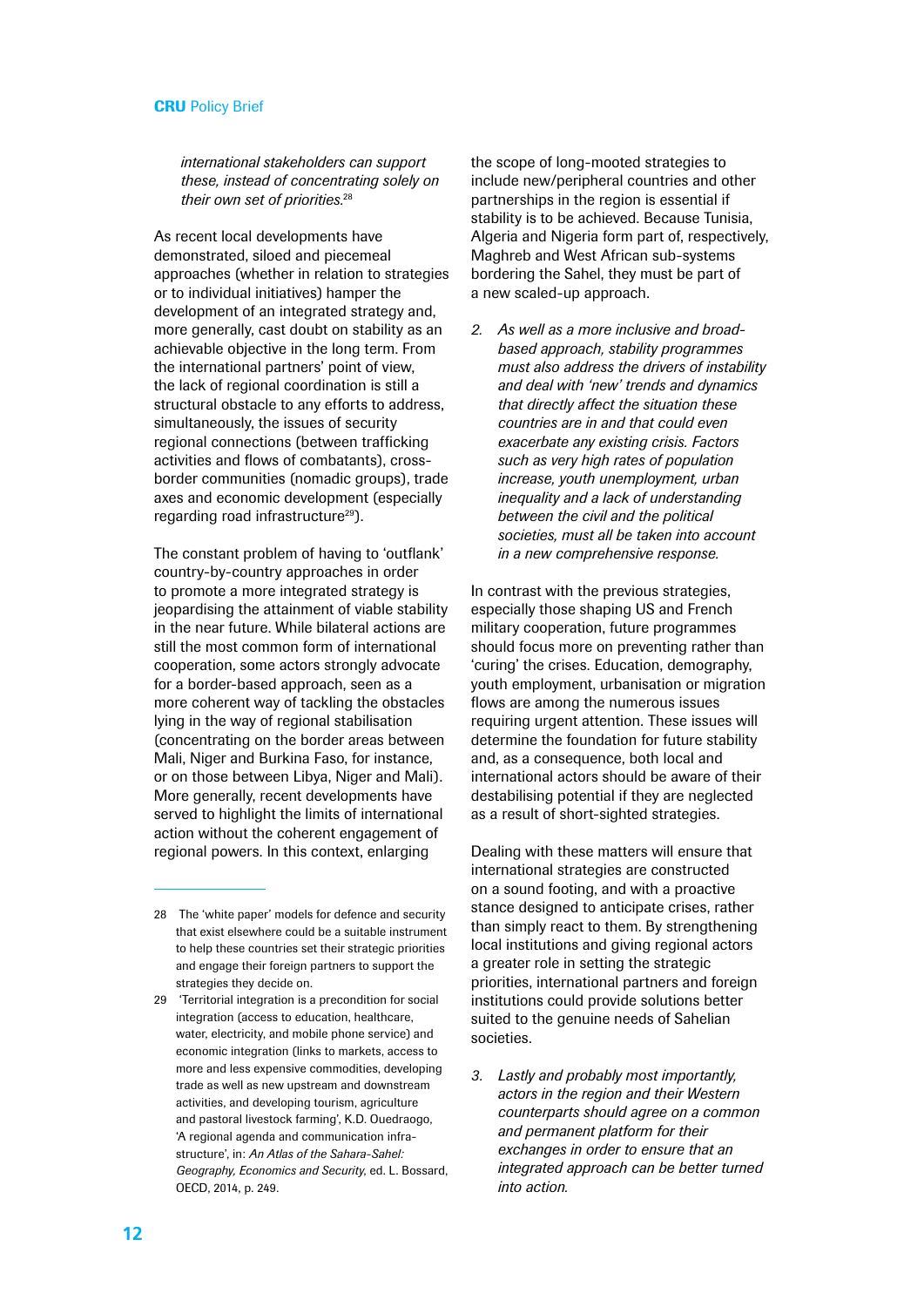In addition to the existing structures that fulfil a valuable coordination role (in particular, the Coordination Platform) and the wellidentified need to involve non-state actors more in the stabilisation efforts, participants at a Clingendael event organised on 20-21 May 2015 in The Hague<sup>30</sup> suggested other forums as having the potential to foster coordination among partners:

- *Domestic initiatives with regional agendas.*  Two initiatives that come into this category are: the Nouakchott Process for security cooperation in the Sahel region (established in 2013 and grouping together Algeria, Burkina Faso, Côte d'Ivoire, Guinea, Libya, Mali, Mauritania, Niger, Nigeria, Senegal and Chad); and the Group of Five for the Sahel (created in 2014 by President Aziz of Mauritania to strengthen political, security and economic cooperation with Mali, Niger, Burkina Faso and Chad). These initiatives were both designed to promote regional relationships and develop joint programmes to fight insecurity or to support economic development in the Sahel. Nevertheless, because of old political misunderstandings (between, for instance, Morocco and Algeria or Mauritania and Senegal). these mechanisms have not been very successful in convening all the relevant actors and there is even the risk that they could become 'new' arenas for regional competition.
- *Local but non-institutional initiatives.* Former UN Special Envoy Romano Prodi's suggestion for creating in the region a 'Sahel Development Research Institute'31 in order to support a bottom-up planning process and encourage greater ownership among countries could represent a very credible initiative in the medium term. By bringing together academics, military personnel and/or diplomats from the whole Sahel region, such an institute could legitimately aim to become a focal place

for meetings and to play an active role in developing relationships of mutual trust between partners. The absence of a regional perspective on the issues of development and security in the Sahel, and the deep vein of distrust within the region which, to date, has constantly undermined a regional approach, are both factors that suggest the need for an institute that could foster the building of a common understanding, and help to figure out the first steps of a collegial and comprehensive response. Moreover, with this institute in place, the international community could make its actions more credible (with a bottom-up approach) and directly contribute to strengthening local ownership.

– *Foreign and, allegedly, more neutral initiatives.* Finally, some initiatives from outside the region could also be looked at, such as the Nordic+ Group (Denmark, Finland, Iceland, Ireland, the Netherlands, Norway, Sweden and the UK), the International Network on Conflict and Fragility (INCAF) of the Organisation for Economic Co-operation and Development (OECD), or the New Deal initiative – all of which have developed real expertise in aid effectiveness.<sup>32</sup> Even though their focus seems far from the realities of the Sahel, these groups have developed a high degree of competence that could be useful in the context of intertwined rivalries among partners, the overlapping of the numerous programmes and the widespread decline in the effectiveness of regional and international assistance projects.

<sup>30</sup> See [http://www.clingendael.nl/event/](http://www.clingendael.nl/event/development-and-security-sahel) [development-and-security-sahel.](http://www.clingendael.nl/event/development-and-security-sahel)

<sup>31</sup> See the Report of the Secretary-General on the situation in the Sahel region, United Nations, 14 June 2013, p. 11.

<sup>32</sup> See, for example, the 'Nordic Plus Practical Guide to Joint Financing Arrangements', October 2007, [http://www.norad.no/globalassets/import-2162015-](http://www.norad.no/globalassets/import-2162015-80434-am/www.norad.no-ny/filarkiv/vedlegg-til-publikasjoner/nordic-plus---practical-guide-to-joint-financing-arrangements.pdf) [80434-am/www.norad.no-ny/filarkiv/vedlegg-til](http://www.norad.no/globalassets/import-2162015-80434-am/www.norad.no-ny/filarkiv/vedlegg-til-publikasjoner/nordic-plus---practical-guide-to-joint-financing-arrangements.pdf)[publikasjoner/nordic-plus---practical-guide-to](http://www.norad.no/globalassets/import-2162015-80434-am/www.norad.no-ny/filarkiv/vedlegg-til-publikasjoner/nordic-plus---practical-guide-to-joint-financing-arrangements.pdf)[joint-financing-arrangements.pdf](http://www.norad.no/globalassets/import-2162015-80434-am/www.norad.no-ny/filarkiv/vedlegg-til-publikasjoner/nordic-plus---practical-guide-to-joint-financing-arrangements.pdf), 25 June 2015. Also see [http://www.pbsbdialogue.org/en/new](http://www.pbsbdialogue.org/en/new-deal/about-new-deal/)[deal/about-new-deal/](http://www.pbsbdialogue.org/en/new-deal/about-new-deal/) for details of the New Deal initiative.